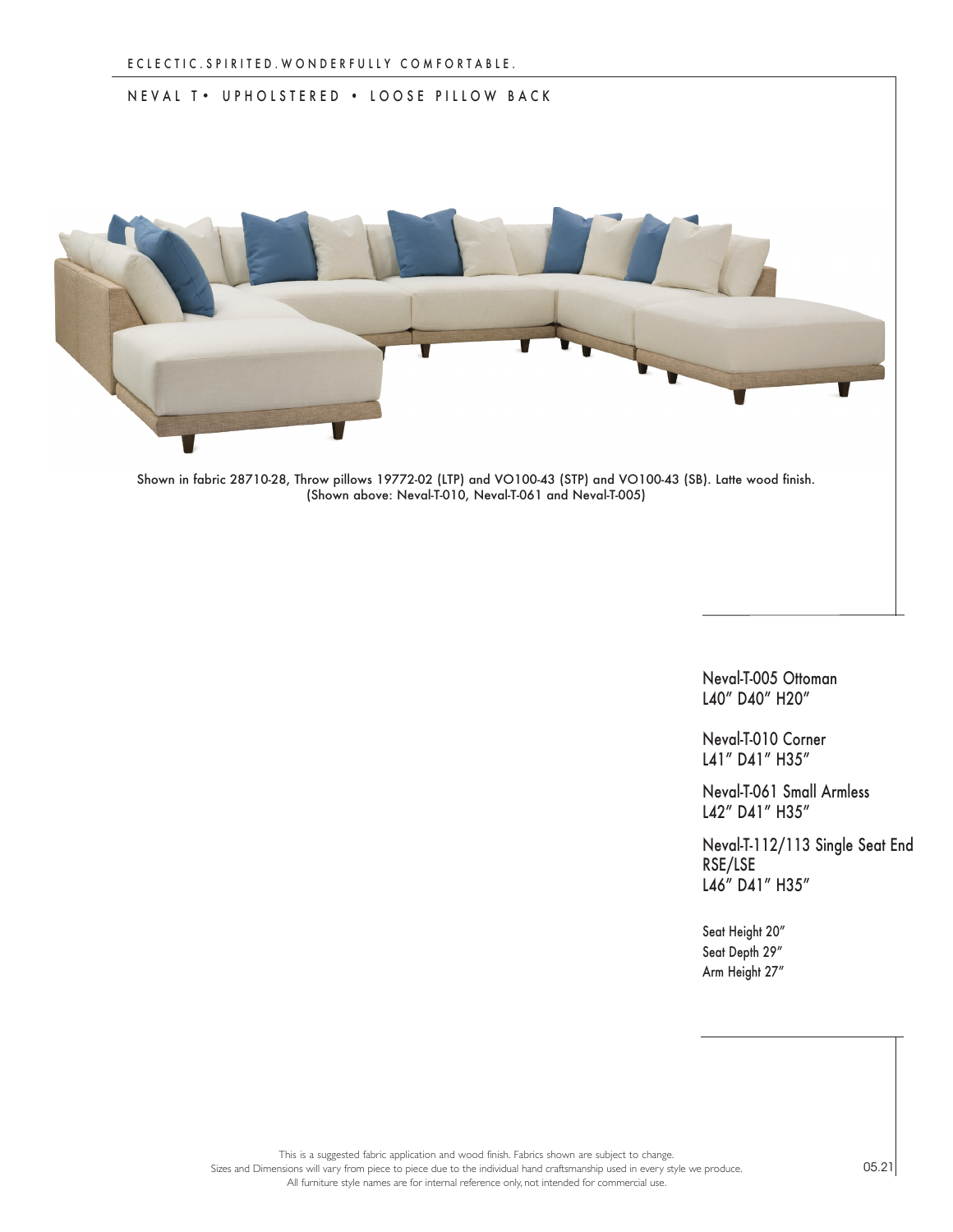| <b>NEVAL T SECTIONAL COLLECTION</b>                |                       |               |                             |                                                           |
|----------------------------------------------------|-----------------------|---------------|-----------------------------|-----------------------------------------------------------|
|                                                    | <b>Ottoman</b><br>005 | Corner<br>010 | <b>Small Armless</b><br>061 | <b>Single Seat End</b><br>$\overline{112}/\overline{113}$ |
| <b>Standard Features</b>                           |                       |               |                             |                                                           |
| <b>Loose Pillow Back</b>                           | N/A                   | X             | X                           | X                                                         |
| One 22" Non-Welted Down-Blend Throw Pillow (LTP)   | N/A                   | X             | X                           | X                                                         |
| One 20" Non-Welted Down-Blend Throw Pillow (STP)   | N/A                   | X             | X                           | X                                                         |
| Wooden Leg Finish Options                          | X                     | X             | X                           | X                                                         |
| Choice of Seat Cushion and Back Pillow Fabric (SB) | X                     | X             | X                           | X                                                         |
| <b>Choice of Balance Fabric (BAL)</b>              | X                     | X             | X                           | X                                                         |
| <b>Cloud Cushion</b>                               | X                     | X             | X                           | X                                                         |
| <b>Webbing Underconstruction</b>                   | X                     | X             | X                           | X                                                         |
| <b>Options - See Price List for Prices</b>         |                       |               |                             |                                                           |
| Extra Pillows (XP)                                 | N/A                   | X             | X                           | X                                                         |
| <b>Ordering Instructions</b>                       |                       |               |                             |                                                           |
| To Order, Please write the following:              | Neval-T-005           | Neval-T-010   | Neval-T-061                 | Neval-T-112 RSE / 113 LSE                                 |

NOTE: The T combination includes Seat Cushion and Back Pillows ('SB') will be in one fabric and the body of the piece will be the 'BAL' fabric. Price is based off of the Balance Fabric (BAL)

Pattern Availability: RG, PS, NM, RS